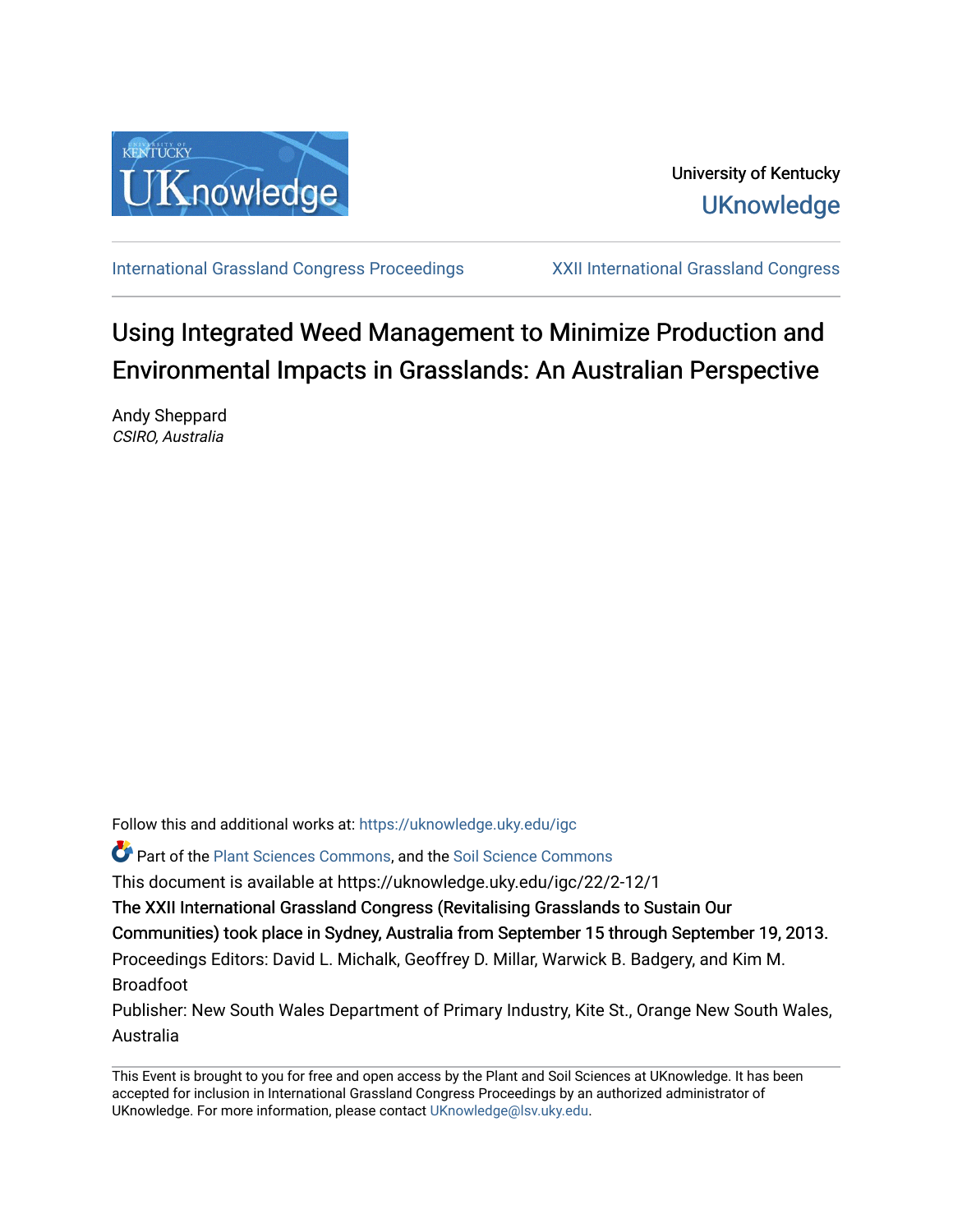# Using integrated weed management to minimize production and environmental impacts in grasslands: an Australian perspective

# *Andy Sheppard*

CSIRO Ecosystem Sciences, GPO Box 1700, Canberra, ACT 2601 Australia Contact email: andy.sheppard@csiro.au

**Abstract.** This paper reviews the impacts of weeds that threaten either pasture production or native grassland biodiversity values. It then reviews weed management strategies in grasslands to control weeds. We describe differing perceptions of grassland weeds and the associated societal values underlying these perceptionsthat present challenges for weed management decision making. A short potted history of grassland weed management is presented with some recent examples of long-term effective weed management programs based on biological control. We argue that only integrated weed management based on grazing strategies and where appropriate biological control for high impact alien weeds will lead to effective weed management in grasslands. We also describe current and continuing research challenges for effective weed management in grasslands, including; biological control of grasses, effective IWM strategies in pastures, grazing strategies based on mixed livestock systems, weed management in rangelands and automated approaches using new technologies.

**Keywords:** Grassland biodiversity, IWM, grazing strategies, biological control, pasture management, invasive alien plants, rangeland management.

### **Introduction**

Weeds have been a feature of grasslands from the start of pastoral agriculture and have become the most costly threat to livestock production after animal disease (Pimentel *et al.* 2010). Pastoral agriculture is generally more extensive (low stocking rates over wide areas) than cropping, because it is more cost effective to run livestock on poorer soil types and in drier climates and the only sensible agronomic use of rangelands (Grice 2000). This lower economic return per hectare in most grazing systems in turn makes costly chemical-based weed control rarely affordable. Even in dairy and high quality beef intensive production systems, where lethal herbicide applications might be economic, grazing management should still the underling basis of weed management. Here as in cropping systems, herbicide resistant weeds are nonetheless an increasing problem (Sindel 2000). The most extensive grazing systems are based on largely native grasslands. However where possible to optimize production, native pastures are "improved" by manipulating composition through addition of high value usually exotic perennial grasses and legumes. This has massively reduced the distribution and extent of native grasslands except on the poorest soils where pasture improvement remains uneconomic (Steffen *et al.* 2009). As such from a biodiversity standpoint many productive native grassland are now threatened ecological communities worldwide and are themselves being increasingly threatened by exotic invasive grassland plants.

In this paper we review the impacts of weeds and weed management strategies in grasslands to control weeds that threaten either pasture production or native grassland biodiversity values. In the following sections we describe

differing perceptions of grassland weeds and the associated societal values underlying these perceptions. We then describe in more detail weeds of grasslands and the production and environmental impacts. This is followed by a short potted history of grassland weed management and then some examples of long-term effective weed management programs based on biological control that have more recently been augmented by integrating different strategies. We finish by looking at current research challenges for effective weed management in grasslands.

#### **Weed perceptions**

In grasslands weed perceptions are driven by multiple values through the role of grasslands for both animal production and biodiversity conservation. For production systems weeds are species that reduce livestock productivity either through reduced palatability or toxicity or because of a low capacity to provide sustained forage. These weeds include toxic plants, plants that have a low nutrient value or are unpalatable or plants that out-compete more desirable species in pasture systems and include native and exotic species. They include many species across the spectrum from annual herbs to perennial woody shrubs. Indeed forests and scrublands are perceived as weeds in this context given land clearing of trees is a common prerequisite for pastoral agriculture. In the context of grassland biodiversity preservation, weeds are any nonnative species that is having a detrimental impact on a native species in that system, covering a broad range of plant types and species. As such, weed perceptions conflict between these two value sets as many highly productive pastoral grasses and legumes are deliberately introduced non-native species selected to increase productivity of local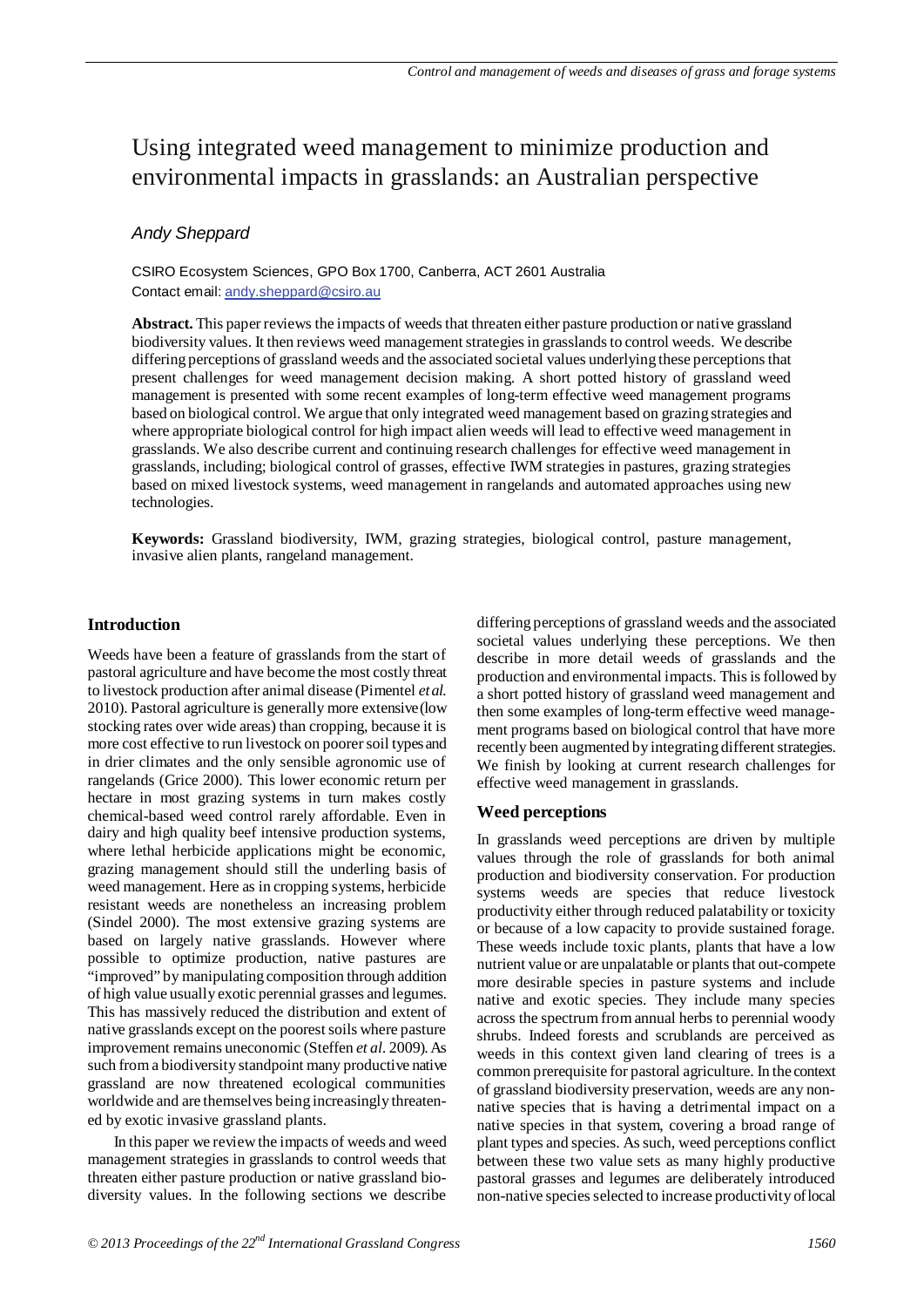grassland systems for grazing.

The biodiversity benefits from native grasslands represent more of a broad environmental public benefit, while the productivity benefits in pastures are a local economic industry benefit. The associated cultural benefits from native grasslands and the social benefits for local livelihoods from a vibrant pastoral industry add complexity to the values behind weed management decision making.

# **Weeds of grasslands and their production and environmental impacts**

Weeds are both a symptom and cause of grassland degradation. Degraded grasslands allow opportunities for weeds to invade and, once present, the weeds resist reestablishment of desirable species (Friend and Kemp 2000). There is therefore a need to remove the weed "symptom" as well as closing the sward gaps; "the cause". Just controlling the weed will not provide sustainable management.

Grasslands and therefore grassland weeds come in many different forms as grasslands have high agricultural usage and are present across the full range of climates. Native grasslands naturally dominate on low productivity soils and/or in dry/cold climates. Where grasslands dominate on productive soils in wet environments, this is due to water logging, frost prevention of woodland formation or the presence of large grazing herbivores (*e.g.* elephants) to keep woodland formation in check. Most grasslands, however, are now man modified through both the clearing of native tree and scrub layers for pastoral grazing production systems or through the introduction and often encouragement of non-native species. As a consequence human modified grasslands generally experience high levels of disturbance, including grazing pressure, making them more susceptible to domination by disturbance adapted and grazing tolerant weeds. Many of these are exotic grassland plants that have also been introduced or encouraged. Weed types vary with climate and soil conditions and can be either native or exotic.

The tropical savannas are the most extensive grassland type around the world covering vast areas in many variants. Such rangelands include tussock and hummock grasslands as well as arid and semi arid savannas, many of which exist as open woodlands (Grice 2000). Weeds in these systems vary widely from space filling annuals at relatively low grazing pressure through to woody perennials at high grazing pressure. In pastoral situations the woody weeds cause the greatest problems, but toxic herbs can also be important. C4 grasses predominate in such systems as they grow well at high temperatures and low moisture.

In the drier Mediterranean climates with more seasonal rainfall, grasslands are dominated by annual grasses and herbs, including many legumes (Dowling *et al.* 2000). Production weeds in these conditions include most of the annuals as these can be highly competitive, toxic and or gap fillers failing to provide year round forage. In colder temperate higher rainfall conditions pasture weeds tend to be mainly short and long-lived perennials. Many of these are unpalatable or toxic broadleaf weeds often adapted to particular pastoral conditions. For example, invasion by classic pasture weeds like thistles is linked to high soil nutrients and overgrazing in livestock camp areas. High

grazing pressure also encourages unpalatable grasses like serrated tussock (*Nassella trichotoma*), but some other grasses also become unpalatable if not actively grazed like African love grass (*Eragrostis curvula*). Loss of the shrub suppressing herb layer to heavy grazing also leads the conversion of grasslands to scrublands.

Environmental weeds in grasslands are any exotic species that displace the native species (Grice 2000). Some impacts are obvious such as the transformation of treeless grasslands into woodlands following the invasion of prickly acacia (*Acacia nilotica*). The impacts attributed to these weeds in rangelands are only starting to be understood and quantified but sometimes the impacts on flora and fauna are obvious (Grice 2000). In native grasslands introduced palatable grasses are also a problem. This is where controversy arises, as beneficial introduced palatable grasses, not considered weeds in pasture situations, can have dramatic impacts on native flora and fauna (Grice *et al.* 2012). When ungrazed, gamba grass (*Andropogon gayanus* Kunth) introduced from Africa for pastoral agriculture in northern Australia builds into thick highly flammable fuel loads that are changing the frequency and intensity of the natural fire regimes causing open savanna woodland to change into near monocultures of gamba grass (Rossiter *et al.* 2003). Similarly buffel grass (*Cenchrus ciliaris* L.) in central Australia is invading relatively undisturbed native savanna communities and also significantly altering species composition, including food plants important to indigenous peoples (Marshall *et al*. 2011). Both these grasses are altering the grass-fire cycle that drives many savanna ecosystems (D'Antonio and Vitousek 1992). Managing widespread invasions of such ecosystem altering weeds into native grasslands is a huge regulatory challenge when in managed pasture systems the same species are valued (Grice *et al.* 2012).

#### **Potted history of grassland weed management**

In early pastoral agriculture, native pastures were simply the resource for animal production and their management consisted only of altering stocking rate. In most extensive rangeland areas this is still the case. As pastoral agriculture connected around the world, however, climate-specific high productivity forage species were recognized and introduced into new areas leading to many species that are now common to grazing systems worldwide. This in turn allowed pasture composition to be manipulated for higher production through both the widespread sowing of such high productivity forage mostly exotic species combined with fertilizer application. Such "improved" pastures have lower species composition than native pastures, as the native species are poor competitors on the higher fertility soils (Dowling *et al.* 2000). These highly tailored fertile pastures may show higher productivity, but are also less resilient to droughts. Under harsh conditions and high grazing pressure they degrade quite quickly. This provided an ideal opportunity for weed invasion and many highly competitive pasture weeds responded after having been accidentally introduced around the world, with the movement of livestock and forage species (Mack 2001).

With pastures as mixtures of exotic desirable pasture species and weeds, pastoralists needed to learn how to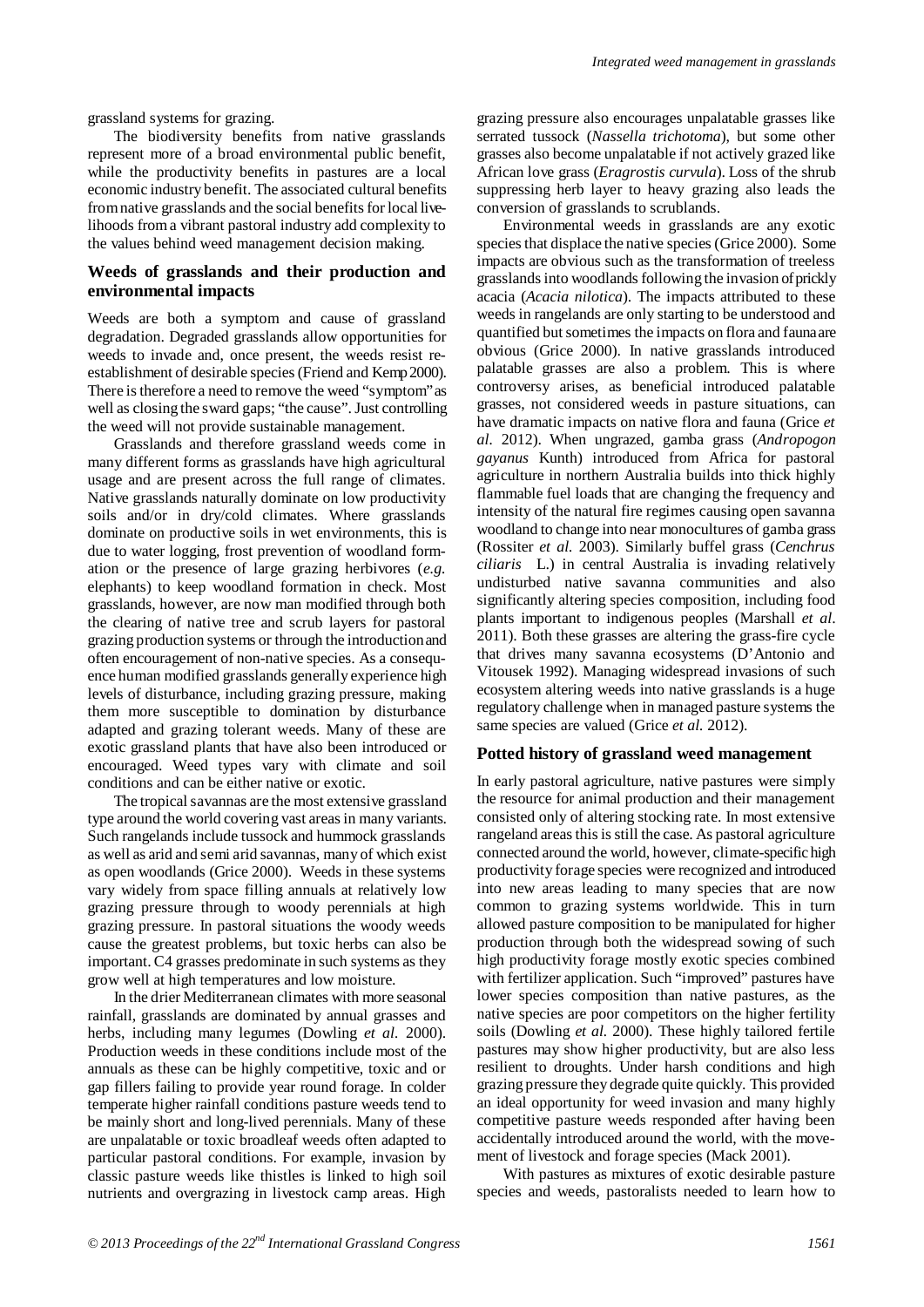sustain a productive pasture composition under their local conditions while at the same time reducing weed impacts. This led to a number of approaches. The first was based on moving away from continuous grazing (Friend and Kemp 2000). Deferring grazing to encourage perennial grass growth followed by crash grazing, where high livestock stocking rates are applied for short periods, can reduce weed biomass. Graze-topping, intensely grazing weeds when in flower, can also be effective at reducing seed production. From this rotational or cell grazing (also called time controlled grazing) was developed; applying a short period of high grazing pressure within small fenced paddocks. This has been widely touted as a way of both maximizing pasture productivity while managing weeds (Savory 1983). At high grazing pressure grazing becomes less selective so unpalatable and toxic weeds are as affected as the palatable species by grazing and trampling pressure. In practice this grazing-only approach has only been practically successful for certain types of pasture composition, following low initial weed density and only in intensive managed grazing systems. Poor practice and droughts, when forage is low, still allows toxic, unpalatable and woody weeds to establish and increase in abundance.

As weeds have been moved around the world their impacts on grazing systems have become increasingly evident. Free to proliferate under grazing pressures to which they are perhaps better adapted than native species and usually introduced from their native ranges without their own natural enemies, some such weeds have had massive outbreaks. One of the first such outbreaks was the spread and infestation in Australia over 24M ha grazing country by prickly pear cactus (*Opuntia stricta*) from India in the early 19th century (Dodd 1940). To combat this problem, scientists developed classical biological control as an ecological basis for weed suppression, where the natural enemies specific to the weeds imported from their native range were introduced to suppress the weeds in the invaded range. Such strategies require international research and collaboration to be effective, but the rewards have been substantial in terms of outstanding and long-term control successes. In the prickly pear story, since the introduction of natural enemies of prickly pear into Australia, this weed is no longer a significant weed of Australian pastures as infestations collapsed and have never recovered. Many other pastoral weeds have also been effectively controlled in this way (Julien *et al.* 2012; Coombs 2004).

Only with the availability of herbicides could pasture composition between the desirable and undesirable species be more directly managed. Pasture improvement strategies were based on chemical removal of undesirable weeds and over sowing of desirable pasture species. Although chemical weed management in theory provides a one stop weed management solution, in practice grazing strategies always play a role. Furthermore herbicide costs have prevented widespread use at lethal dose rates in extensively grazed landscapes. Even in highly productive pasture systems, the increasing tide of herbicide resistant weeds is now undermining a simple chemical approach.

In extensive rangelands used for grazing where the impacts come from complexes of many weed functional types, high cost strategies are uneconomic. The complex and heterogeneous semi natural systems found in range-

lands are compounded by increasing but often locally occurring native woody plants. There are also many widespread exotic rangeland weeds including prickly acacia, parkinsonia (*Parkinsonia aculeata*), mesquite (*Prosopis*spp.) and rubber vine (*Cryptostegia grandiflora*) and toxic shrubs like belly ache bush (*Jatropha gossypiifolia*) for which biological control programs have been developed. In rangelands, fire is a frequent pasture management tool, especially in the dry season to encourage new perennial grass growth when the rain comes.

The management of weeds in a biodiversity conservation context has had to be based on grassland ecology and an integration of strategies. Management of the exotic species in native grasslands is dependent more on localized use of herbicides to remove or contain exotic weed infestations, combined with biological control to suppress such weeds at a much broader scale.

# **Examples of long-term effective sustained weed management using biological control**

Classical weed biological control remains the only effective means for managing widespread alien invasive plants in grasslands, for the reasons described above. Biological control has a mantra of high risk to agriculture and the environment, because it involves the importation and release of more exotic organisms to control the weed and such releases are largely irreversible. This risk is managed through an internationally recognized process of risk assessment and the use of only very highly specific natural enemies (herbivorous arthropods and plant diseases) as biological control agents. Classical biological control of weeds is a whole research field which we do not have the space to analyze here. Suffice it to say that negative impacts have been rarely harmful (Palmer *et al.* 2010). We will focus here therefore on its history of success in reducing weed impacts in grasslands from both a production and environmental perspective.

Australia has long been a strong proponent of classical biological control of weeds (Palmer *et al*. 2010). Since the first attempts at finding agents for prickly pear, *O. stricta*, as early as 1908 and lantana, *Lantana camara* L., in 1916 there have been several outstanding successes. Substantial and widespread control has now been achieved against a range of grazing productivity impactful weeds including Paterson's curse (*Echium plantagineum*), nodding thistle (*Carduus nutans*) and docks (*Rumex* spp.) in temperate/ Mediterranean grasslands and rubber vine, spinyhead sida (*Sida acuta*), parthenium weed (*Parthenium hysterophorus*) and groundsel bush (*Baccharis halimifolia*) in subtropical and tropical grasslands (Julien *et al.* 2012). Since 1997 Australia has released 35 biological control agents (including 3 pathogens) against 16 alien invasive non-grass weeds of grasslands. Most weed biological control programs globally have targeted and continue to target grassland weeds and historically these programs were largely against pasture weeds, but are now increasingly against weeds of native grasslands (Van Driesche *et al.* 2010). Active biological control programs against exotic leguminous shrubs of native grasslands, such as giant mimosa (*Mimosa pigra* L.) in flood plain grassland communities of northern Australia and Scotch broom (*Cytisus scoparius*(L.) Link) in upland native grasslands in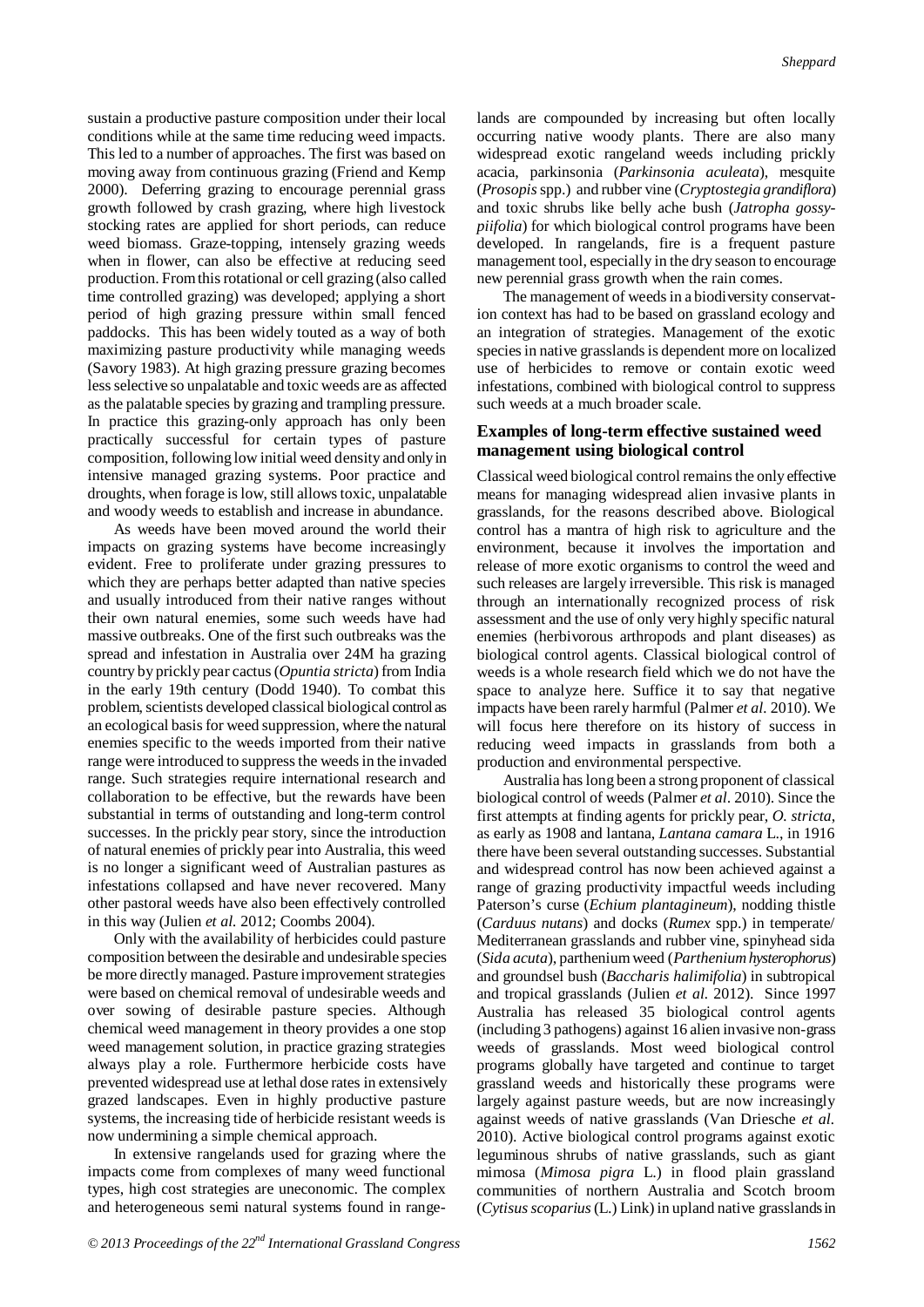southern Australia, are examples of this.

### **Broader effective IWM strategies in pastures**

As grazing management is the primary driver of pasture condition more weed control in pastures occurs from grazing than any other weed control method. Combining this with herbicide applications was the first step in integrated weed management (IWM; Dowling *et al.* 2000). However the cost and increasing resistance to herbicides as led to biological control and grazing as the main basis for grassland IWM (Huwer *et al.* 2005). IWM in pastures recognizes grazing strategies will always be part of the mix and this requires producers to understanding pasture composition and the life cycle and growth characteristics and contributions to digestible biomass throughout the year of the dominant pasture plants and target weeds. Most weed management is reactive to the presence of a neglected weed infestation and herbicides are the usual basis of the initial response. However IWM is aimed at a preventative approach of maintaining a sustainable pasture with minimum weed presence that is as far as possible tailoring the actual botanical composition of each paddock. IWM in pastures achieves this by trying to maintain a dense mat of perennial grass. Lower than label rates of herbicide application are also used in combination with crash grazing strategies for undesirable heavy grazing susceptible weeds. Strategic use of fertilizer and other mineral applications, resowing or over sowing with desirable pasture species are also other options available. The effectiveness of an integrated approach is driven more by an understanding of weed ecology than an herbicide "kill rate" approach. This together with biological control has brought plant ecology and grassland community ecology to the fore as the basis of pasture weed management.

Integrated weed management strategies can be very varied and are usually both weed and environment context specific. There are many options for varying grazing pressure in space and time deferring it when weeds are most susceptible to herbicides or when biocontrol agents are most active. IWM has also started to include the complexities of herbicide strategies aimed at reducing the proliferation of herbicide resistance. In general each weed or at least each weed functional type needs to have an IWM strategy developed for it. In general, an adaptive management approach, where different combinations of management options are combined in an experimental way by the farmer until the best IWM strategy emerges, will offer the most likely long-term benefits.

### **Research challenges**

#### *Biological control of grasses*

As already mentioned in Australia the worst grassland/ rangeland weeds are exotic grasses. Applying biological control to perennial grass weeds is still only a recent development due to historical concerns about risks to cereal crops. To date few agents have been released globally. More research is needed to know whether biological control of grass weeds will be as equally successful as against broadleaf weeds.

#### *More effective IWM in pastures*

Dowling *et al.* (2000) stated that "Integration of weed management methods in Australian pastures has not been widely researched, developed and practiced". IWM is increasingly required because of the high costs of reestablishing degraded perennial pastures. Lack of progress in developing effective sustainable pasture management has also resulted in premature weed invasions into resown pastures. Effective strategies need to operate and be profitable under local (and future) climates, relatively simple to apply, biologically and technically feasible, compatible with other farm operations and be able to avert environmental impacts. The problem is to give up shortterm lethal herbicide applications for solutions that only provide effective control in the long term and when droughts can delay effectiveness. Herbicide applications need to be combined with competitive species, grazing (deferred, heavy) and alternative livestock types. The other challenge is to incorporate biological control into all of this, especially as it is now proving effective against a number of grassland weeds (Julien *et al.* 2012). Where IWM information is available, it has not been readily taken up by producers. This is because farmers are nervous about applying complex long-term solutions when short-term benefits may be slight. IWM also needs better economic evidence for long term effectiveness given the often short pastoral grazing business cycle.

### *Grazing strategies based on mixed livestock systems*

With grazing strategies recognized as the main mechanism for sustaining good pasture productivity in pastoral systems, there is a need to expand understanding for their use to suppress specific weeds or weed functional types. This will vary with pasture environment (*e.g.* climate and soil type) and the major desirable pasture species present. The key elements are when, how much, and the type of available livestock (Friend and Kemp 2000). As grazing is by its very nature selective, its management requires reducing selectivity against the weed and targeting grazing when the weed (often in the early growth stages or at flowering) will be more impacted than the desirable grasses and legumes. Weed control is also best achieved where it is possible to have mixed stocking systems. Compared to cattle, sheep are less selective and less susceptible to toxic weeds and goats are the most effective against woody weeds. Research is therefore required that develops and optimizes grazing strategies within the context of other requirements of the production system such as the nutrient needs of the livestock.

#### *Weed management in rangelands*

Management of weeds in rangelands is still very sporadic. Managing the livestock grazing patterns in these systems is challenging. Furthermore the widespread existence of feral cattle and goat populations and their impacts on native vegetation illustrates the impacts uncontrolled grazing strategies can have for grassland biodiversity. Effective weed management in rangelands requires an ecological understanding of the factors like weed dispersal, competition and disturbance that drive weed abundance.